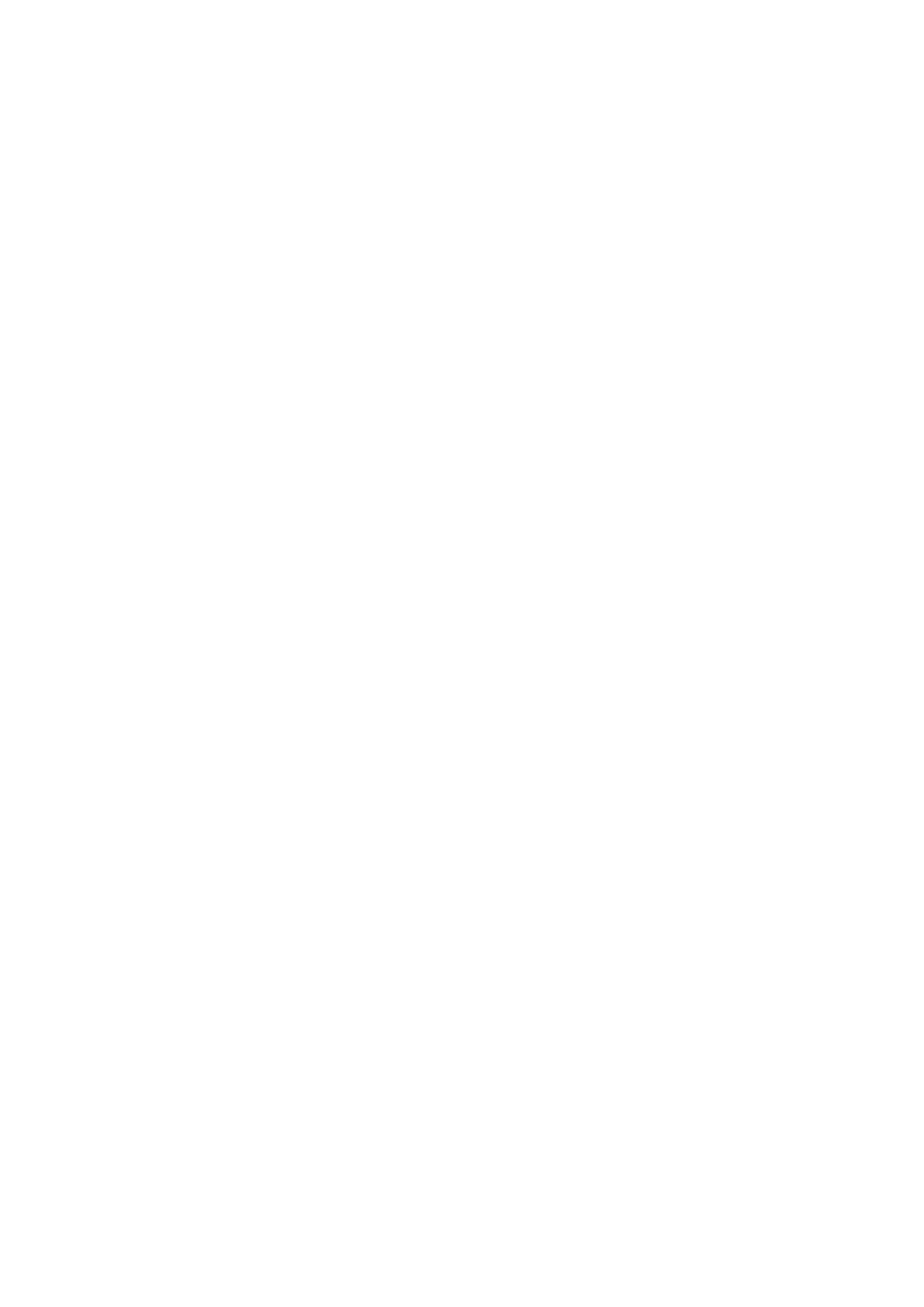#### **1 Apologies**

Resolution number IMSB/2018/45

MOVED by IMSB Member T Henare, seconded by IMSB Member L Ngamane:

That the Independent Maori Statutory Board:

a) accept the apology from R Blair and J Brown for absence and lateness from Tony Kake arrived at 10.43am.

#### **CARRIED**

#### **2 Declaration of Interest**

Glenn Wilcox declared conflict of interest regarding item # 15

#### **3 Confirmation of Minutes**

Resolution number IMSB/2018/46

MOVED by IMSB Member T Henare, seconded by IMSB Member T Hohneck:

That the Independent Maori Statutory Board:

a) confirm the ordinary minutes of its meeting, held on Monday, 1 October 2018, as a true and correct record.

#### **CARRIED**

#### **4 Extraordinary Business**

There was no extraordinary business.

#### **5 2017 – 2018 Financial Figures Updated**

Resolution number IMSB/2018/47

MOVED by IMSB Member T Henare, seconded by IMSB Member T Hohneck:

That the Independent Maori Statutory Board:

- a) receives the report 2017 2018 Financial Figures Updated
- b) approves the amended monthly figures outlined in Table 1.

#### **CARRIED**

#### **6 Financial Management Report September 2018**

Resolution number IMSB/2018/48

MOVED by IMSB Member T Hohneck, seconded by Deputy Chairperson G Wilcox:

That the Independent Maori Statutory Board:

a) receives the Financial Management Report to 30 September 2018.

#### **CARRIED**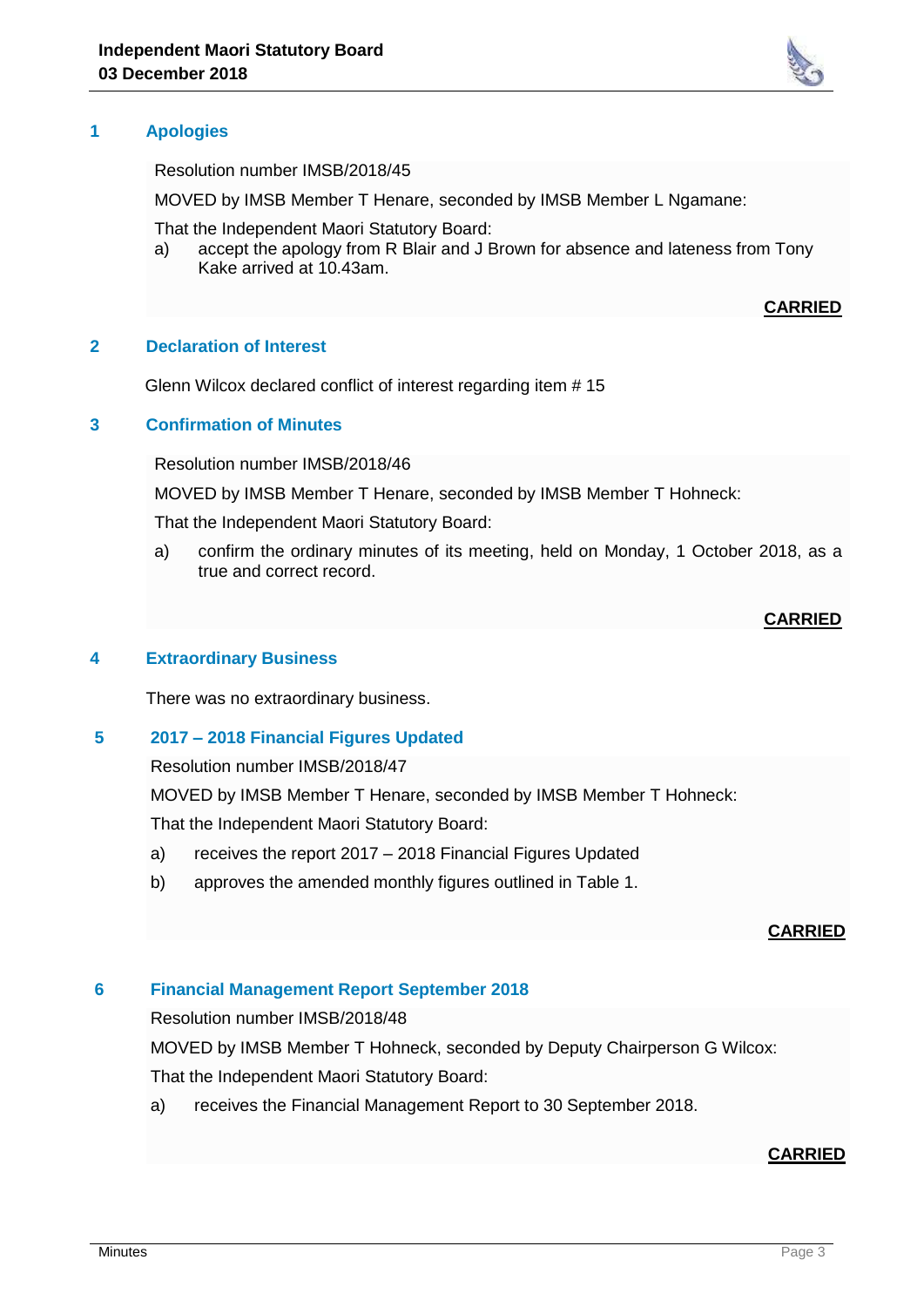

#### **7 Financial Management Report October 2018**

Resolution number IMSB/2018/49

MOVED by IMSB Member D Kirkwood, seconded by IMSB Member T Hohneck:

That the Independent Maori Statutory Board:

a) receives the Financial Management Report to 31 October 2018.

#### **CARRIED**

# **8 Update Board Strategic Priorities Report - December 2018**

Resolution number IMSB/2018/50

MOVED by IMSB Member T Hohneck, seconded by Deputy Chairperson G Wilcox: That the Independent Maori Statutory Board:

a) receive the Board Strategic Work Priorities Report December 2018

#### **CARRIED**

# **9 Kainga Strategic Action Plan**

Resolution number IMSB/2018/51

MOVED by IMSB Member T Henare, seconded by IMSB Member T Hohneck: That the Independent Maori Statutory Board:

- a) receive the report
- b) approves the Kainga strategic Action Plan for delivery to Ministers, Māori and other stakeholders

# **CARRIED**

#### **10 Marae Economic Development**

Resolution number IMSB/2018/52

MOVED by IMSB Member T Kake, seconded by IMSB Member T Hohneck:

That the Independent Maori Statutory Board:

a) receives the report on Marae Economic Development

#### **CARRIED**

#### **11 Rangatahi Position Paper**

Resolution number IMSB/2018/53 MOVED by Chairperson D Taipari, seconded by IMSB Member T Hohneck: That the Independent Maori Statutory Board: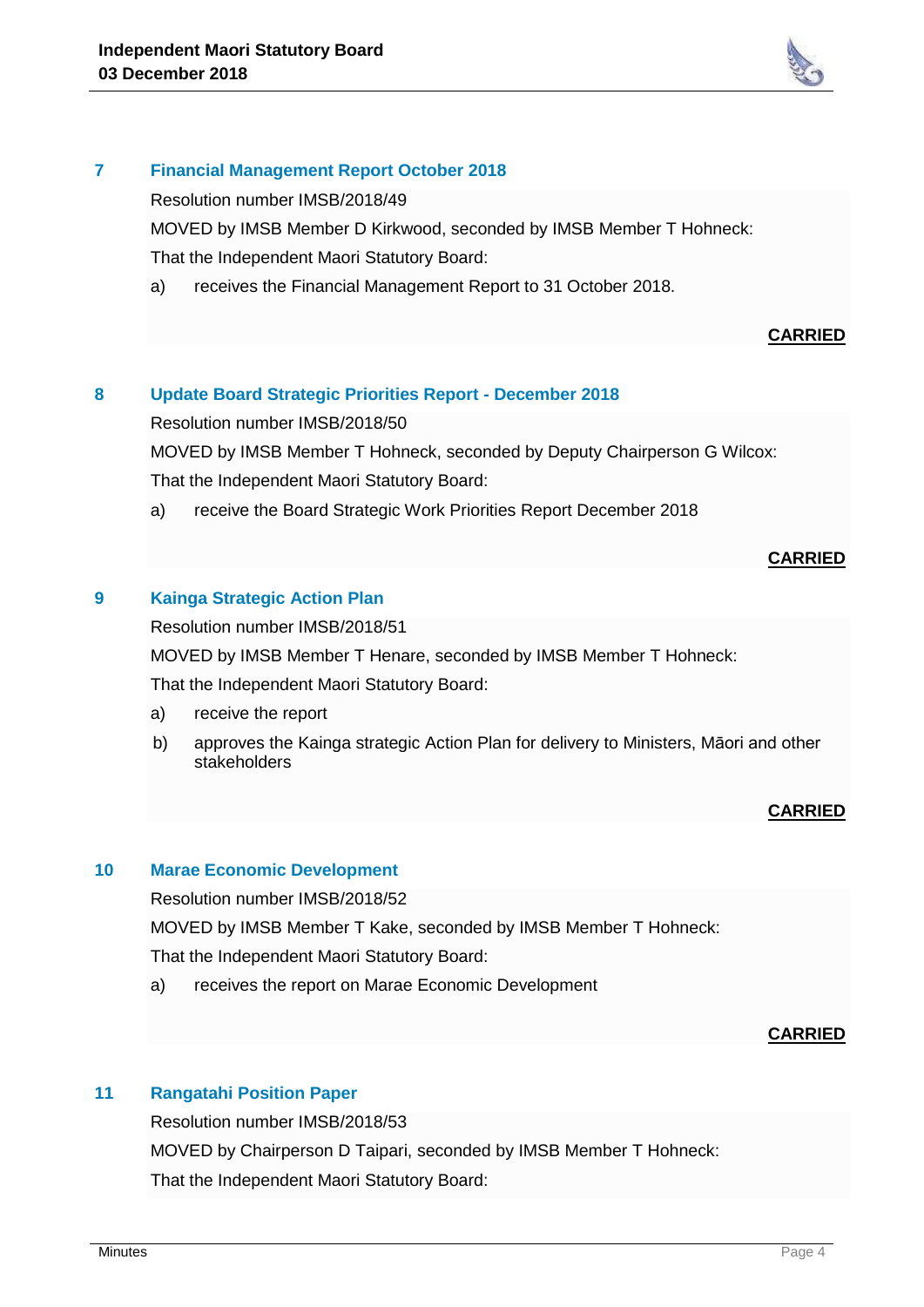

- a) receives the report on the Rangatahi Position Paper
- b) approves the Rangatahi Position Paper.

## **CARRIED**

## **12 Independent Māori Statutory Board Appointment to Freedom Camping Bylaw Hearing Panel**

Resolution number IMSB/2018/54

MOVED by Chairperson D Taipari, seconded by IMSB Member T Hohneck:

That the Independent Maori Statutory Board:

- a) receives the report on Independent Māori Statutory Board Appointment to the Freedom Camping Bylaw Hearing Panel
- b) appoints Board member Tau Henare and as an alternate Tony Kake onto the Freedom Camping Bylaw Hearing Panel

#### **CARRIED**

# **13 Auckland Council Communications Update**

Resolution number IMSB/2018/55

MOVED by IMSB Member D Kirkwood, seconded by IMSB Member L Ngamane:

That the Independent Maori Statutory Board:

a) receives the report

# **CARRIED**

#### **14 Procedural motion to exclude the public**

That the Independent Maori Statutory Board:

- a) exclude the public from the following part(s) of the proceedings of this meeting.
- b) agree that <<ENTER NAME, TITLE OF PERSON>> be permitted to remain for Confidential Item <<CONFIDENTIAL ITEM NO.>>:<<ITEM TITLE>> after the public has been excluded, because of their knowledge of <<SPECIFY>>, which will help the Independent Maori Statutory Board in its decision-making.

The general subject of each matter to be considered while the public is excluded, the reason for passing this resolution in relation to each matter, and the specific grounds under section 48(1) of the Local Government Official Information and Meetings Act 1987 for the passing of this resolution follows.

This resolution is made in reliance on section 48(1)(a) of the Local Government Official Information and Meetings Act 1987 and the particular interest or interests protected by section 6 or section 7 of that Act which would be prejudiced by the holding of the whole or relevant part of the proceedings of the meeting in public, as follows:

#### **C1 Update on the Manaakitanga Report**

| Reason for passing this resolution | Particular interest(s) protected | Ground(s) under section 48(1) for |
|------------------------------------|----------------------------------|-----------------------------------|
| in relation to each matter         | (where applicable)               | the passing of this resolution    |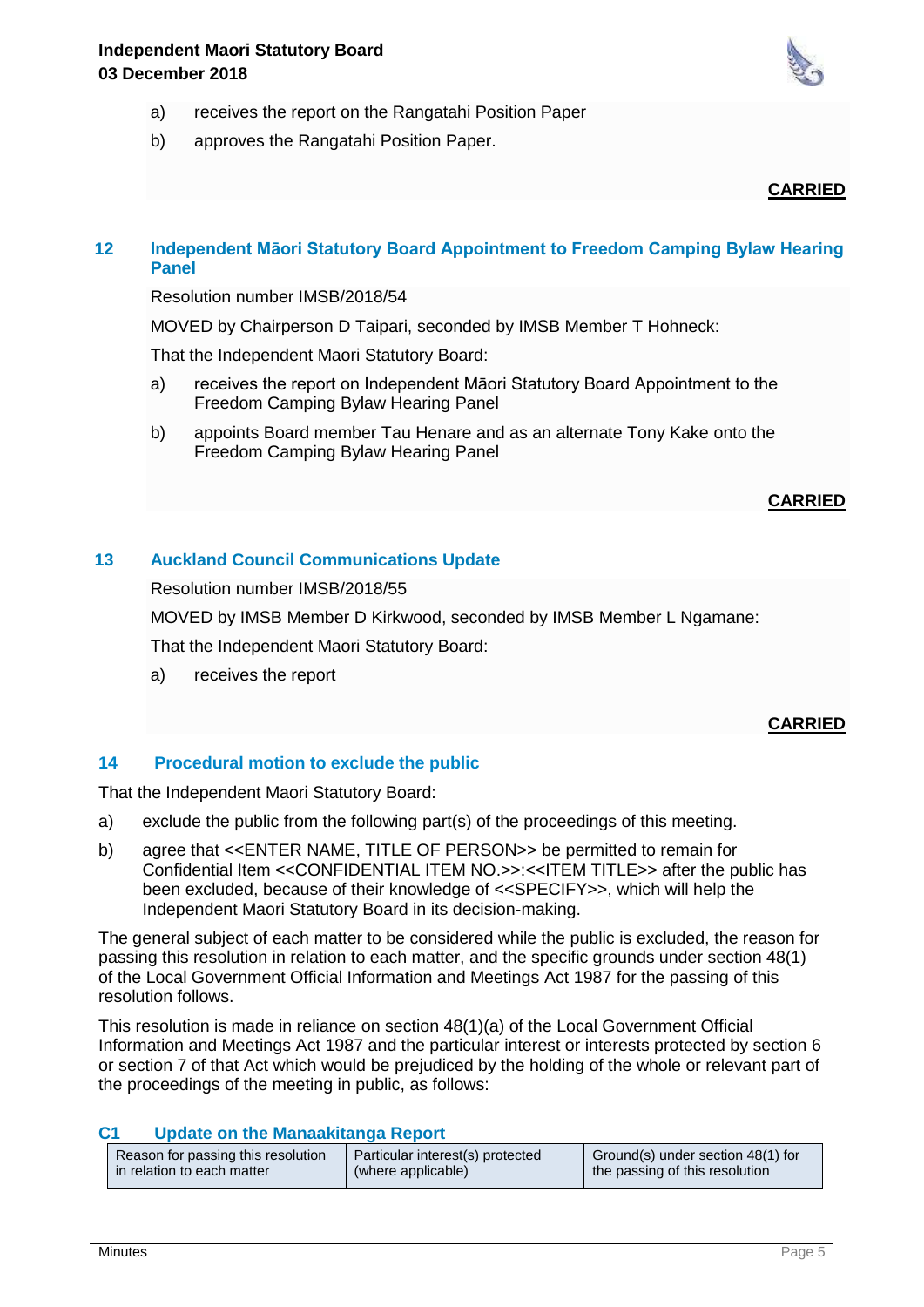

| The public conduct of the part of<br>the meeting would be likely to result<br>in the disclosure of information for<br>which good reason for withholding<br>exists under section 7. | s7(2)(f)(ii) - The withholding of the<br>information is necessary to<br>maintain the effective conduct of<br>public affairs through the protection<br>of such members, officers.<br>employees and persons from<br>improper pressure or harassment.                                    | s48(1)(a)<br>The public conduct of the part of<br>the meeting would be likely to result<br>in the disclosure of information for<br>which good reason for withholding<br>exists under section 7. |
|------------------------------------------------------------------------------------------------------------------------------------------------------------------------------------|---------------------------------------------------------------------------------------------------------------------------------------------------------------------------------------------------------------------------------------------------------------------------------------|-------------------------------------------------------------------------------------------------------------------------------------------------------------------------------------------------|
|                                                                                                                                                                                    | In particular, the report contains<br>$s7(2)(f)(i)$ – The free and frank<br>expression of opinions by or<br>between or to members of officers<br>or employees of any local authority.<br>or any persons to whom section 2<br>(5) of this act applies, in the course<br>of their duty. |                                                                                                                                                                                                 |

## **C2 Annual Report 2017/2018**

| Reason for passing this resolution                                                                                                                                                 | Particular interest(s) protected                                                                                                                                                                                                                                                           | Ground(s) under section 48(1) for                                                                                                                                                               |
|------------------------------------------------------------------------------------------------------------------------------------------------------------------------------------|--------------------------------------------------------------------------------------------------------------------------------------------------------------------------------------------------------------------------------------------------------------------------------------------|-------------------------------------------------------------------------------------------------------------------------------------------------------------------------------------------------|
| in relation to each matter                                                                                                                                                         | (where applicable)                                                                                                                                                                                                                                                                         | the passing of this resolution                                                                                                                                                                  |
| The public conduct of the part of<br>the meeting would be likely to result<br>in the disclosure of information for<br>which good reason for withholding<br>exists under section 7. | $s7(2)(f)(ii)$ - The withholding of the<br>information is necessary to<br>maintain the effective conduct of<br>public affairs through the protection<br>of such members, officers,<br>employees and persons from<br>improper pressure or harassment.<br>In particular, the report contains | s48(1)(a)<br>The public conduct of the part of<br>the meeting would be likely to result<br>in the disclosure of information for<br>which good reason for withholding<br>exists under section 7. |

The text of these resolutions is made available to the public who are present at the meeting and form part of the minutes of the meeting.

11.05am The public was excluded.

Resolutions in relation to the confidential items are recorded in the confidential section of these minutes and are not publicly available.

11.25am The public was re-admitted.

# **RESTATEMENTS**

It was resolved while the public was excluded:

## **C1 Update on the Manaakitanga Report**

# **C2 Annual Report 2017/2018**